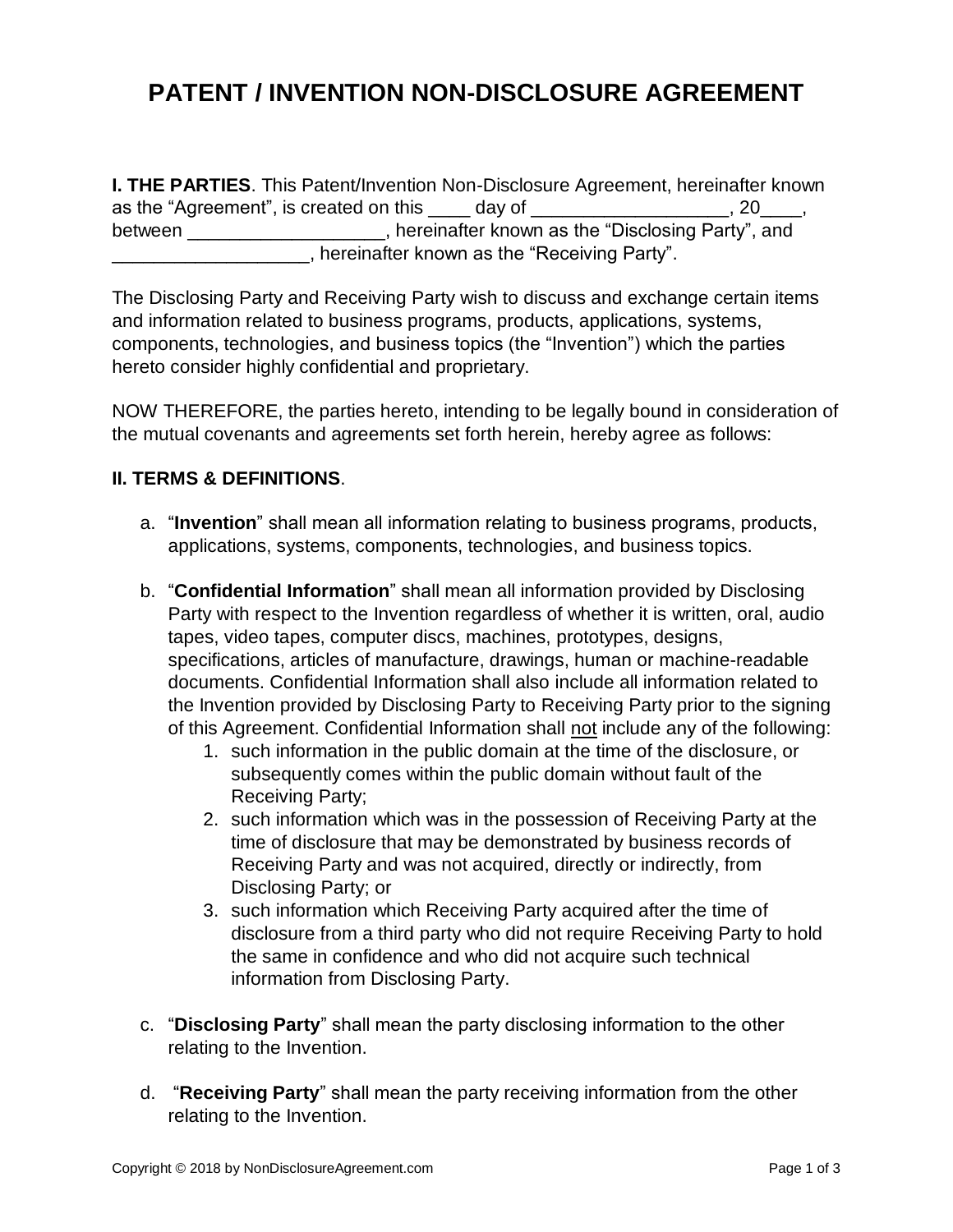## **III. USE OF CONFIDENTIAL INFORMATION**. The Receiving Party agrees to:

a. receive and maintain the Confidential Information in confidence;

b. examine the Confidential Information at its own expense;

c. not reproduce the Confidential Information or any part thereof without the express written consent of Disclosing Party;

d. not, directly or indirectly, make known, divulge, publish or communicate the Confidential Information to any person, firm, or corporation without the express written consent of Disclosing Party;

e. limit the internal dissemination of the Confidential Information and the internal disclosure of the Confidential Information received from the Disclosing Party to those officers and employees, if any, of the Receiving Party who have a need to know and an obligation to protect it;

f. not use or utilize the Confidential Information without the express written consent of Disclosing Party;

g. not use the Confidential Information or any part thereof as a basis for the design or creation of any method, system, apparatus, or device similar to any method, system, apparatus, or device embodied in the Confidential Information unless expressly authorized in writing by Disclosing Party; and

h. utilize the best efforts possible to protect and safeguard the Confidential Information from loss, theft, destruction, or the like.

**IV. RETURN OF CONFIDENTIAL INFORMATION**. All information provided by the Disclosing Party shall remain the property of the Disclosing Party. Receiving Party agrees to return all Confidential Information to Disclosing Party within 5 days of written demand by Disclosing Party. When the Receiving Party has finished reviewing the information provided by the Disclosing Party and has made a decision as to whether or not to work with the Disclosing Party, Receiving Party shall return all information to the Disclosing Party without retaining any copies.

**V. ENFORCEMENT**. The Receiving Party acknowledges and agrees that due to the unique and sensitive nature of the Confidential Information, any breach of this Agreement would cause irreparable harm for which damages and or equitable relief may be sought. The company shall be entitled to all remedies available at law.

**VI. NON-ASSIGNABLE**. This Agreement shall be non-assignable by the Receiving Party unless prior written consent of the Disclosing Party is received. If this Agreement is assigned or otherwise transferred, it shall be binding on all successors and assigns.